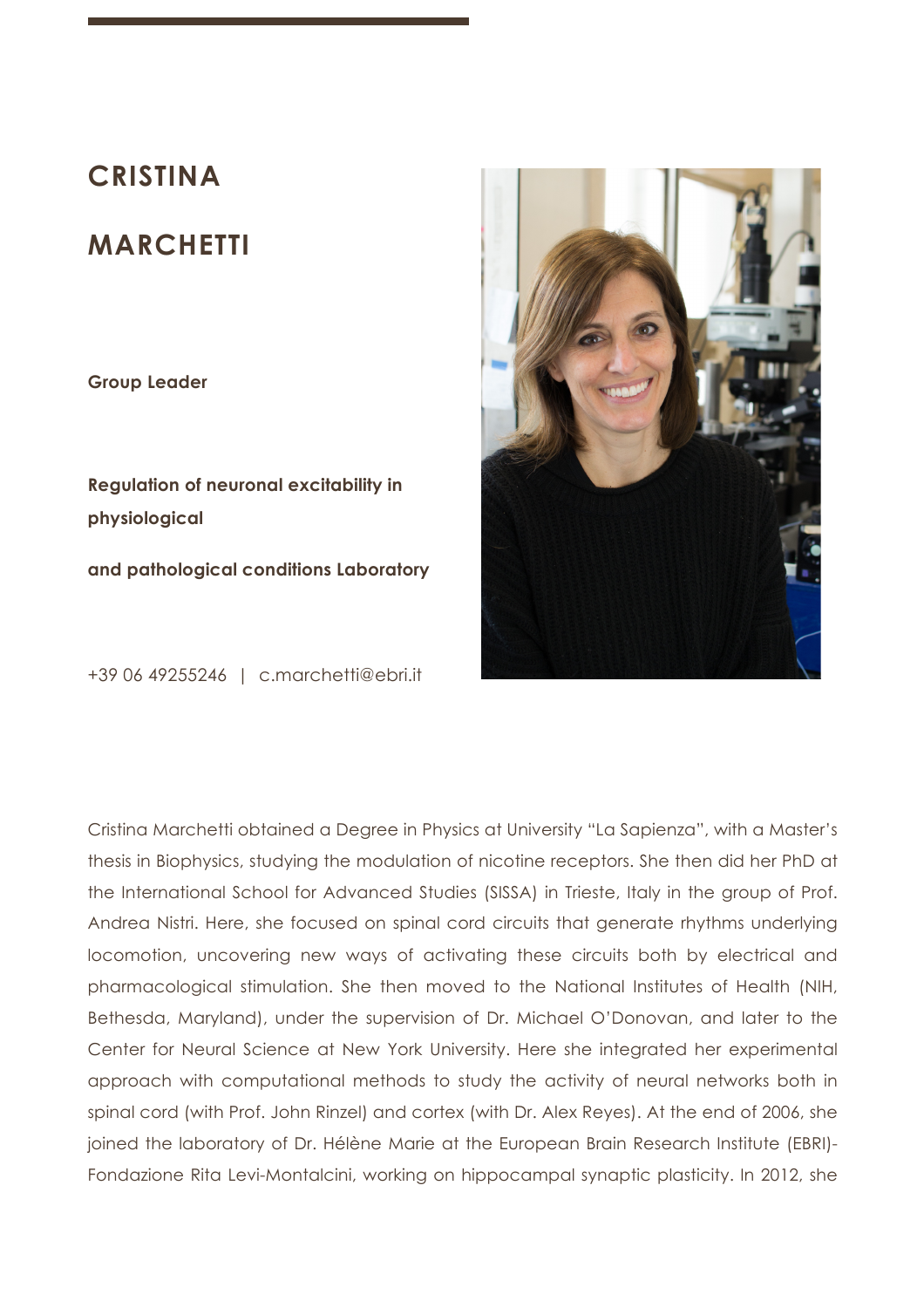became Junior Group Leader in the same Institute, continuing her work on synaptic transmission as well as on neuronal excitability, in physiological and pathological conditions, with a special focus on Alzheimer's disease.

# **Instruction and Position**

1998 Master's Degree in Physics, University La Sapienza, Rome, Italy

2002 PhD Biophysics, International School for Advanced Studies (SISSA), Trieste, Italy

2003-2004 Post-doctoral Fellow, NINDS, NIH, Bethesda, Maryland (USA)

2004-2006 Post-doctoral Fellow, New York University, New York (USA)

2007-2012 Post-doctoral Fellow, European Brain Research Institute (EBRI)- Fondazione Rita Levi-Montalcini

2012- Present Group Leader, European Brain Research Institute (EBRI) - Fondazione Rita Levi-Montalcini

# **Publications**

#### **2020**

Rizzello E., Middei S., Marchetti C. "Synaptic Correlates of Anterograde Amnesia and Intact Retrograde Memory in a Mouse Model of Alzheimer's Disease". *Accepted for Publication at Current Alzheimer Research., 2020*

# **2016**

Lupascu CA , Morabito A, Merenda E, Marinelli S, **Marchetti C**, Migliore R, Cherubini E, Migliore M. A General Procedure to Study Subcellular Models of Transsynaptic Signaling at Inhibitory Synapses *Frontiers in Neuroinformatics*, 10:23. doi: 10.3389/fninf.2016.00023 **2016**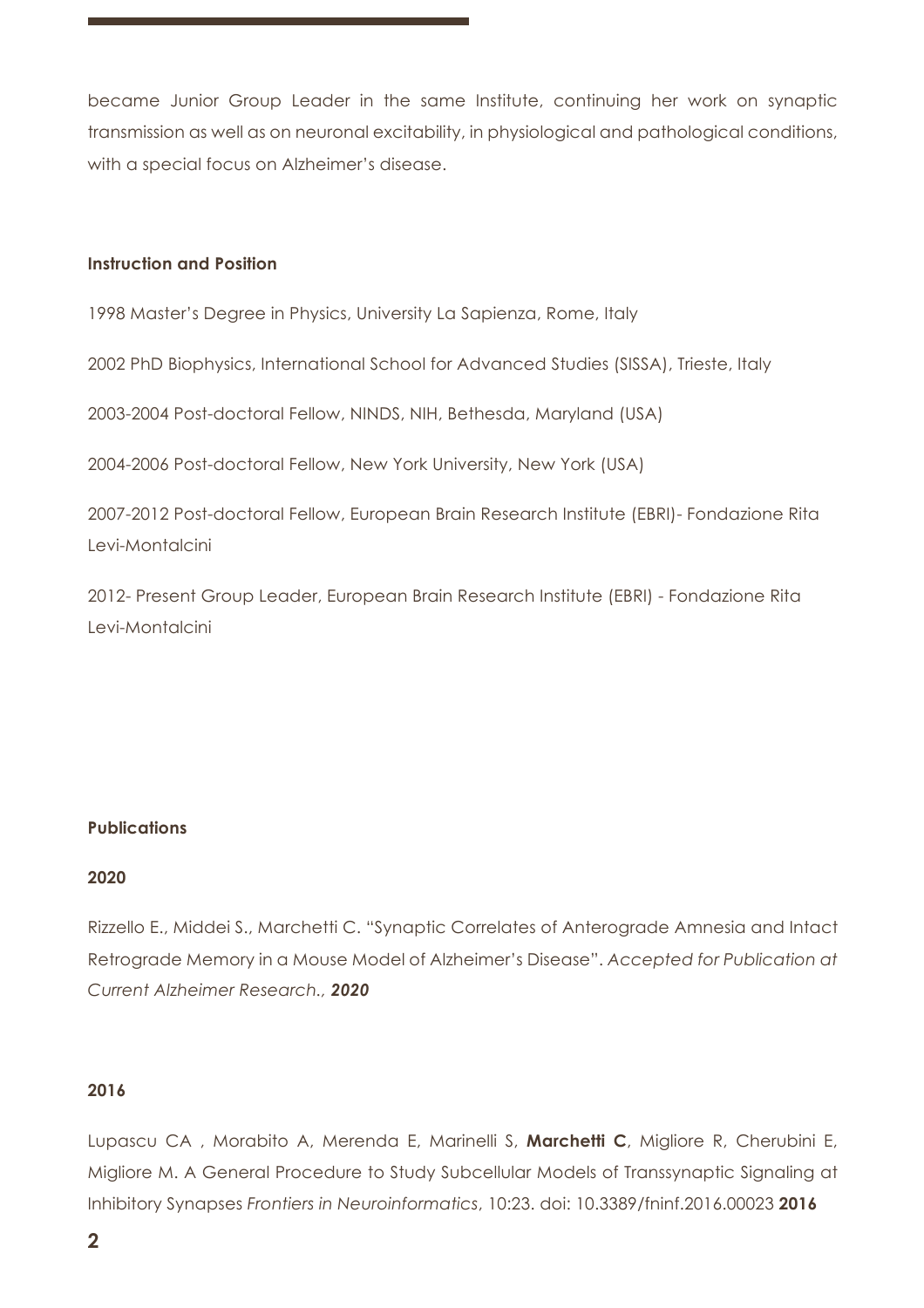# **2014**

Bianchi D, De Michele P, **Marchetti C**, Tirozzi B, Cuomo S, Marie H, Migliore M. Effects of increasing CREB-dependent transcription on the storage and recall processes in a hippocampal CA1 microcircuit. *Hippocampus,* Feb;24(2):165-77. **2014**

#### **2013**

Romani A., Marchetti C., Bianchi D., Leinekugel X., Poirazi P., Migliore M., Marie H. Computational modeling of the effects of amyloid-beta on release probability at hippocampal synapses. *Frontiers in Computational Neuroscience*, 7:1. DOI: 10.3389/fncom.2013.00001, **2013**

#### **2012**

Bianchi D., Marasco A., Limongiello A., Marchetti C., Marie H., Tirozzi B., Migliore M. On the mechanisms underlying the depolarization block in the spiking dynamics of CA1 pyramidal neurons *Journal of Computational Neuroscience*, 33(2): 207-25. doi: 10.1007/s10827-012- 0383-y, **2012**

#### **2011**

**Marchetti C**, Marie H. Hippocampal synaptic plasticity in Alzheimer's disease: what have we learned so far from transgenic models? *Reviews in the Neurosciences*; 22(4):373-402, **2011**

**Marchetti C**, Tafi E, Marie H. Viral-mediated expression of a constitutively active form of cAMP response element binding protein in the dentate gyrus increases long term synaptic plasticity. Neuroscience. 190:21-6, **2011**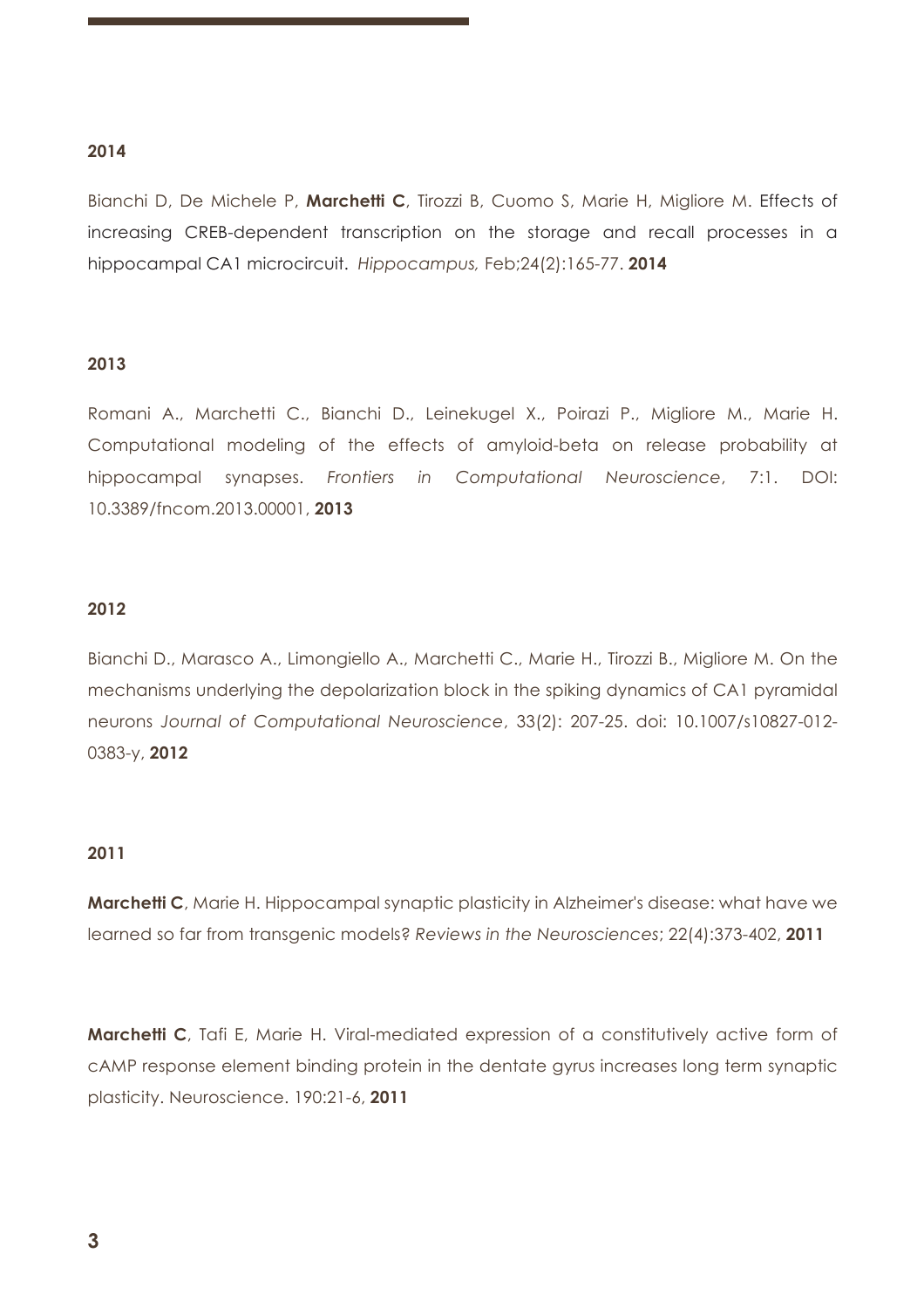Vetere G\*, **Marchetti C\***, Benevento M, Tafi E, Marie H, Ammassari-Teule M. Viral-mediated expression of a constitutively active form of CREB in the dentate gyrus does not induce abnormally enduring fear memory. *Behav Brain Res*. 222:394-6 \**equal contributors,* 2011

D'Amelio M, Cavallucci V, Middei S., **Marchetti C**., Pacioni S., Ferri A., Diamantini A., De Zio D., Carrara P., Battistini L., Moreno S., Marie H., Bacci A., Ammassari-Teule M., and Cecconi F. Non-apoptotic caspase-3 activity triggers synaptic degeneration at the onset of Alzheimer's Disease. *Nature Neuroscience.14: 69-76,* **2011**

## **2010**

Houeland G., Romani A., **Marchetti C**., Amato G., Capsoni S., Cattaneo A., Marie H Transgenic mice with chronic NGF deprivation and Alzheimer's disease-like pathology, display hippocampal region-specific impairments in short- and long-term plasticities. *Journal of Neuroscience, 13089-94: 69-76,* **2010**

**Marchetti C., Tafi E., Middei S., Rubinacci MA., Restivo L., Ammassari-Teule M., Marie H. Synaptic Adaptations of CA1 Pyramidal Neurons Induced by a Highly Effective Combinational Antidepressant Therapy.** *Biological Psychiatry. 67: 146-54,* **2010***.*

#### **2008**

**de la Rocha J., Marchetti C., Schiff M., Reyes A.D. Linking the response properties of cells in auditory cortex with network architecture: cotuning versus lateral inhibition.** *Journal of Neuroscience, 28: 9151-63,* **2008.**

**2005**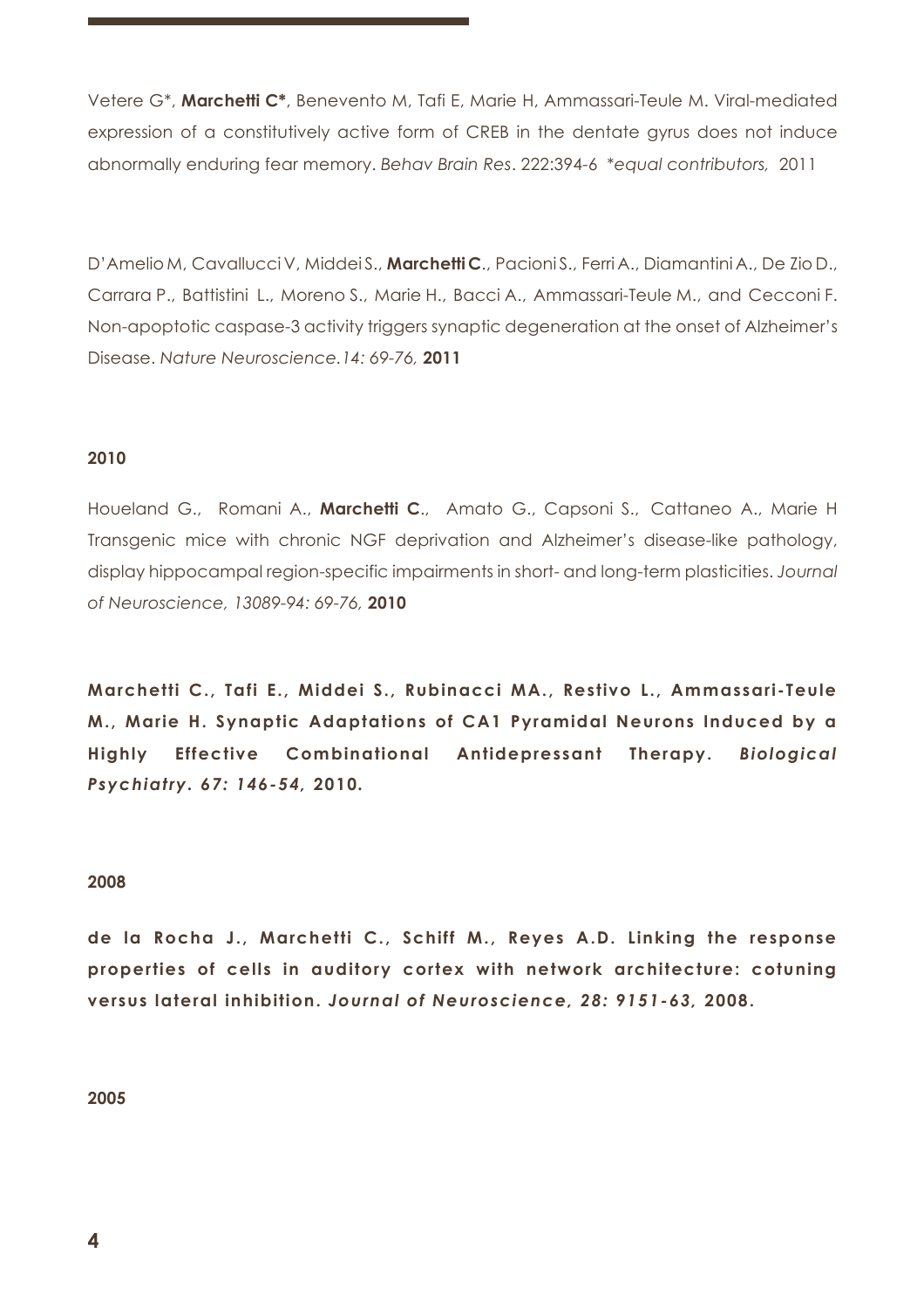**Marchetti C**., Tabak J., Chub N., O'Donovan M.J., Rinzel J. Modeling spontaneous activity in the developing spinal cord using activity-dependent variations of intracellular chloride. *Journal of Neuroscience*, 25:3601-3612, **2005***.*

**Marchetti C.**, Taccola G., Nistri A. Activation of group I metabotropic glutamate receptors depresses recurrent inhibition of motoneurons in the neonatal rat spinal cord in vitro *Experimental Brain Research,* 164: 406-410, **2005***.*

## **2004**

Taccola G., **Marchetti C**., Nistri A. Role of group II and III metabotropic glutamate receptors in rhythmic patterns of the neonatal rat spinal cord in vitro. *Experimental Brain Research,*  156: 495-504, **2004***.*

Taccola G., **Marchetti C**., Nistri A. Modulation of rhythmic patterns and cumulative depolarization by group I metabotropic glutamate receptors in the neonatal rat spinal cord in vitro. *European Journal of Neuroscience,* 19: 533-541, **2004.**

#### **2003**

Taccola G., **Marchetti C**., Nistri A. Effect of metabotropic glutamate receptor activity on rhythmic discharges of the neonatal rat spinal cord in vitro. *Experimental Brain Research,* 153: 388-93, **2003***.*

**Marchetti C.**, Taccola G., Nistri A. Distinct subtypes of group I metabotropic glutamate receptors on rat spinal neurons mediate complex facilitatory and inhibitory effects. *European Journal of Neuroscience,* 18:1873-83, **2003***.*

#### **2002**